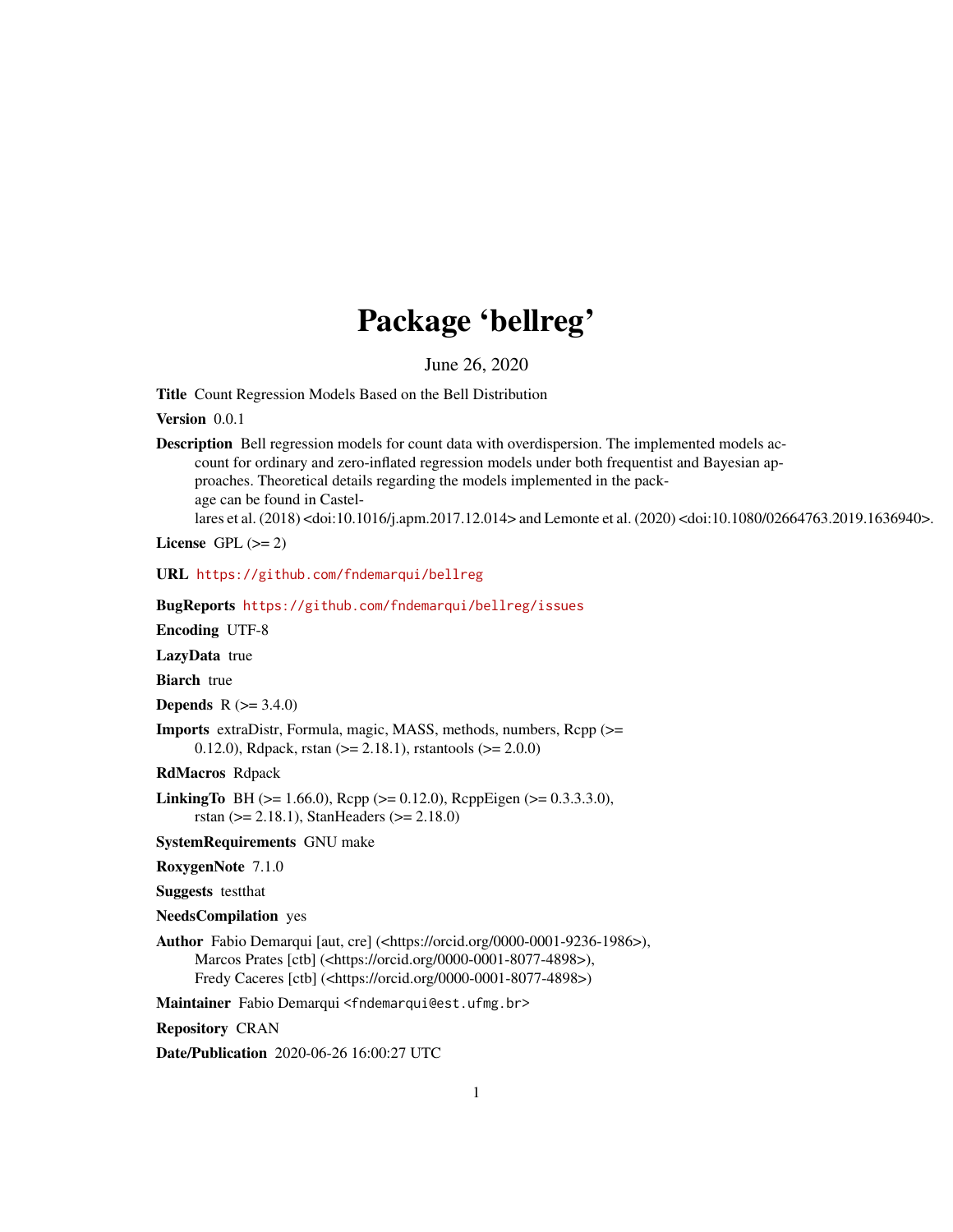# <span id="page-1-0"></span>R topics documented:

|       |        | $\overline{5}$ |
|-------|--------|----------------|
|       |        | $\overline{5}$ |
|       |        | -6             |
|       |        |                |
|       |        |                |
|       |        |                |
|       | faults |                |
|       |        |                |
|       |        |                |
|       |        |                |
|       |        |                |
|       |        |                |
|       |        |                |
|       |        |                |
| Index |        | 14             |

bellreg-package *The 'bellreg' package.*

#### Description

Bell Regression models for count data with overdispersion. The implemented models account for ordinary and zero-inflated regression models under both frequentist and Bayesian approaches. Theorical details regarding the models implemented in the package can be found in (Castellares et al. 2018) and (Lemonte et al. 2020)

#### References

Stan Development Team (2020). RStan: the R interface to Stan. R package version 2.19.3. https://mc-stan.org

Castellares F, Ferrari SL, Lemonte AJ (2018). "On the Bell distribution and its associated regression model for count data." *Applied Mathematical Modelling*, 56, 172 - 185. doi: [10.1016/](https://doi.org/10.1016/j.apm.2017.12.014) [j.apm.2017.12.014.](https://doi.org/10.1016/j.apm.2017.12.014)

Lemonte AJ, Moreno-Arenas G, Castellares F (2020). "Zero-inflated Bell regression models for count data." *Journal of Applied Statistics*, 47(2), 265-286. doi: [10.1080/02664763.2019.1636940.](https://doi.org/10.1080/02664763.2019.1636940)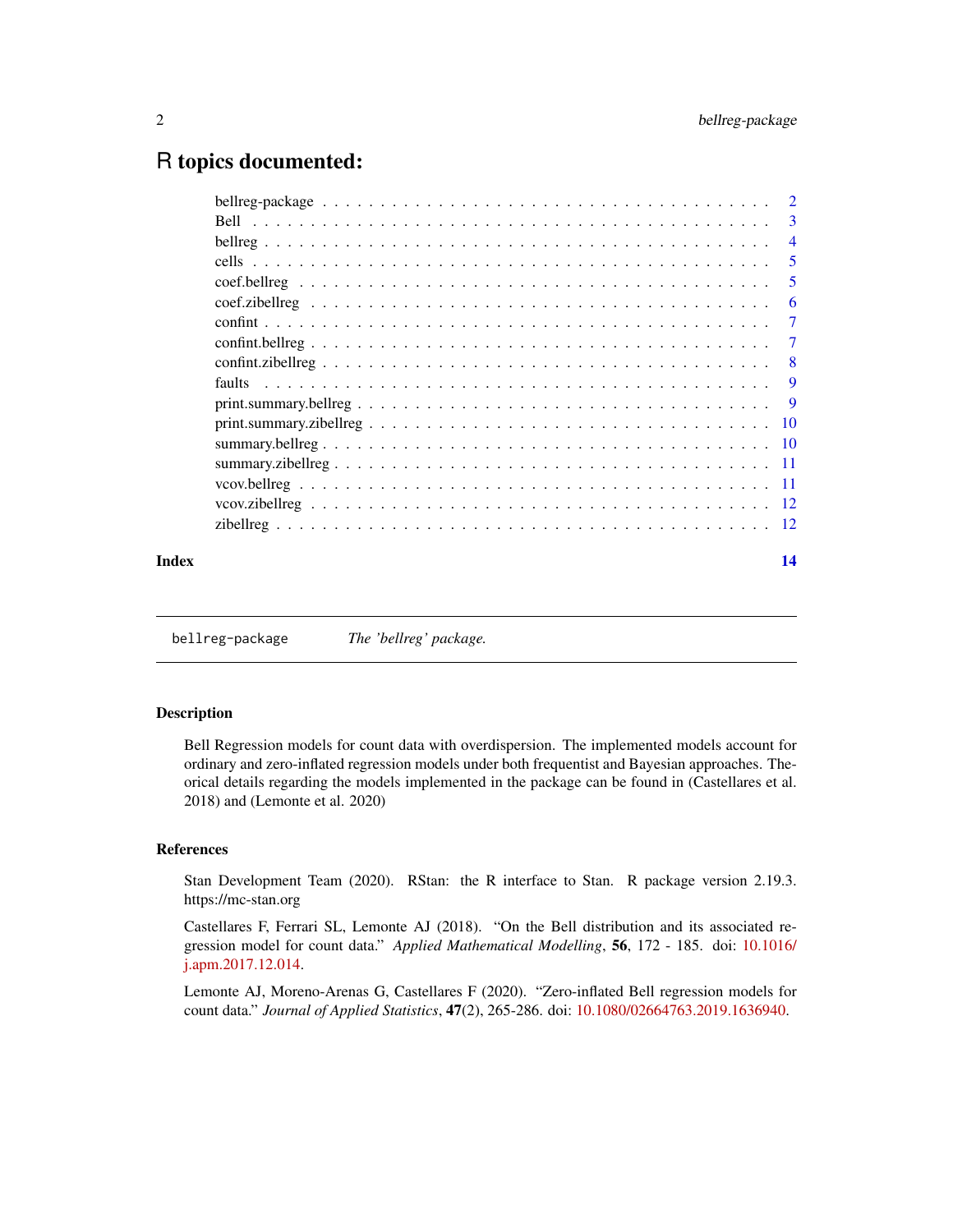<span id="page-2-0"></span>

Probability function, distribution function, quantile function and random generation for the Bell distribution with parameter theta.

# Usage

```
dbell(x, theta, log = FALSE)
pbell(q, theta, lower.tail = TRUE, log.p = FALSE)qbell(p, theta, log.p = FALSE)rbell(n, theta)
```
# Arguments

| $\mathsf{x}$ | vector of (non-negative integer) quantiles.                                           |
|--------------|---------------------------------------------------------------------------------------|
| theta        | parameter of the Bell distribution (theta $> 0$ ).                                    |
| log, log.p   | logical; if TRUE, probabilities $p$ are given as $log(p)$ .                           |
| q            | vector of quantiles.                                                                  |
| lower.tail   | logical; if TRUE (default), probabilities are $P[X \leq x]$ ; otherwise, $P[X > x]$ . |
| p            | vector of probabilities.                                                              |
| n            | number of random values to return.                                                    |

# Details

Probability mass function

$$
f(x) = \frac{\theta^x e^{e^{\theta} + 1} B_x}{x!},
$$

where  $B_x$  is the Bell number, and  $x = 0, 1, ...$ 

#### Value

dbell gives the (log) probability function, pbell gives the (log) distribution function, qbell gives the quantile function, and rbell generates random deviates.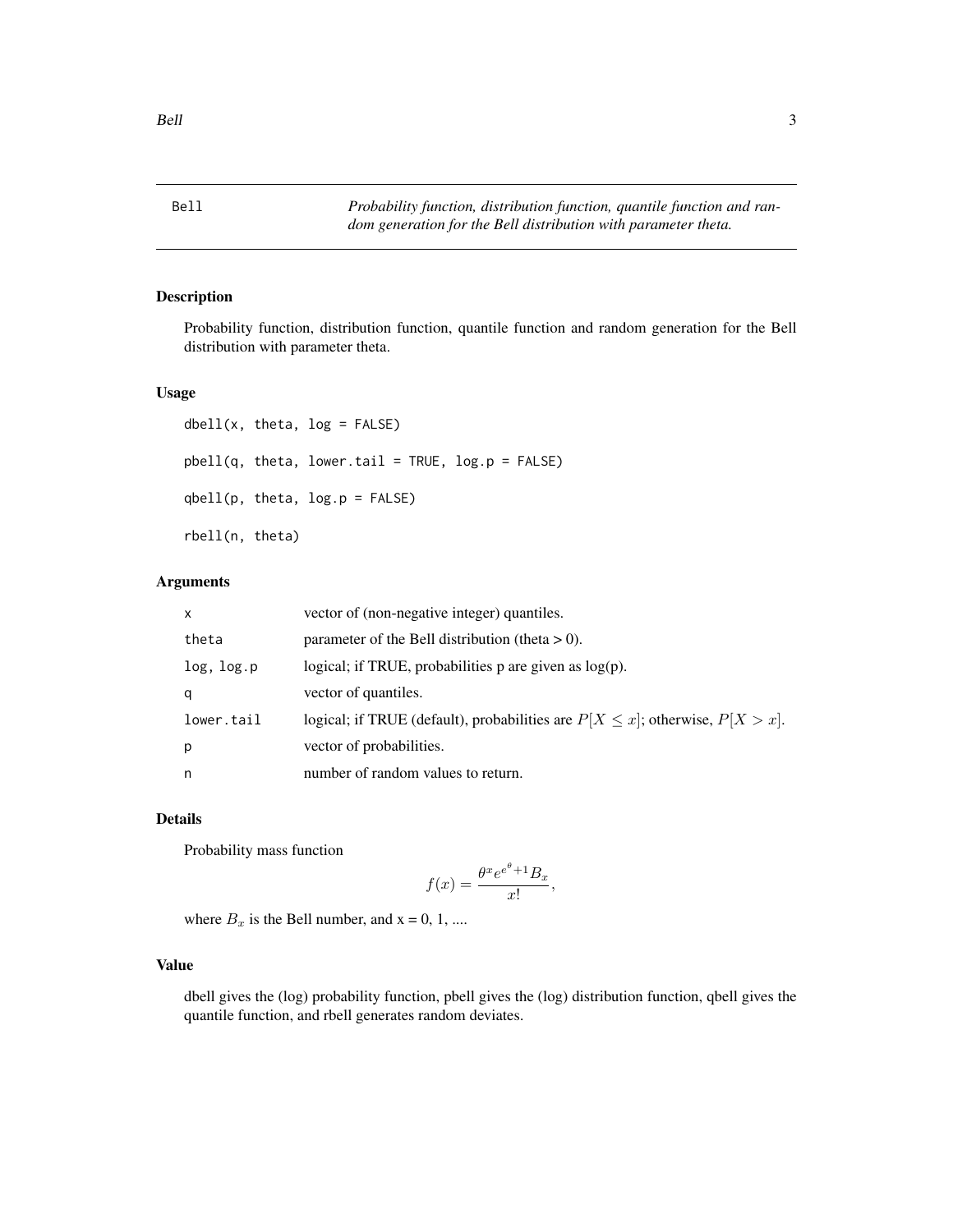<span id="page-3-0"></span>

Fits the Bell regression model to overdispersed count data.

# Usage

```
bellreg(
  formula,
  data,
  approach = c("mle", "bayes"),
  hessian = TRUE,
  hyperpars = list(mu_beta = 0, sigma_beta = 10),
  ...
\mathcal{L}
```
# Arguments

| formula   | an object of class "formula" (or one that can be coerced to that class): a symbolic<br>description of the model to be fitted.                                                                                                                                                     |
|-----------|-----------------------------------------------------------------------------------------------------------------------------------------------------------------------------------------------------------------------------------------------------------------------------------|
| data      | an optional data frame, list or environment (or object coercible by as data frame<br>to a data frame) containing the variables in the model. If not found in data, the<br>variables are taken from environment (formula), typically the environment from<br>which ypbp is called. |
| approach  | approach to be used to fit the model (mle: maximum likelihood; bayes: Bayesian<br>approach).                                                                                                                                                                                      |
| hessian   | hessian logical; If TRUE (default), the hessian matrix is returned when ap-<br>proach="mle".                                                                                                                                                                                      |
| hyperpars | a list containing the hyperparameters associated with the prior distribution of<br>the regression coefficients; if not specified then default choice is hyperpars =<br>$c$ (mu_beta = 0, sigma_beta = 10).                                                                        |
|           | further arguments passed to either 'rstan::optimizing' or 'rstan::sampling'.                                                                                                                                                                                                      |
|           |                                                                                                                                                                                                                                                                                   |

#### Value

bellreg returns an object of class "bellreg" containing the fitted model.

```
# ML approach:
mle \le bellreg(nf \sim lroll, data = faults, approach = "mle")
summary(mle)
```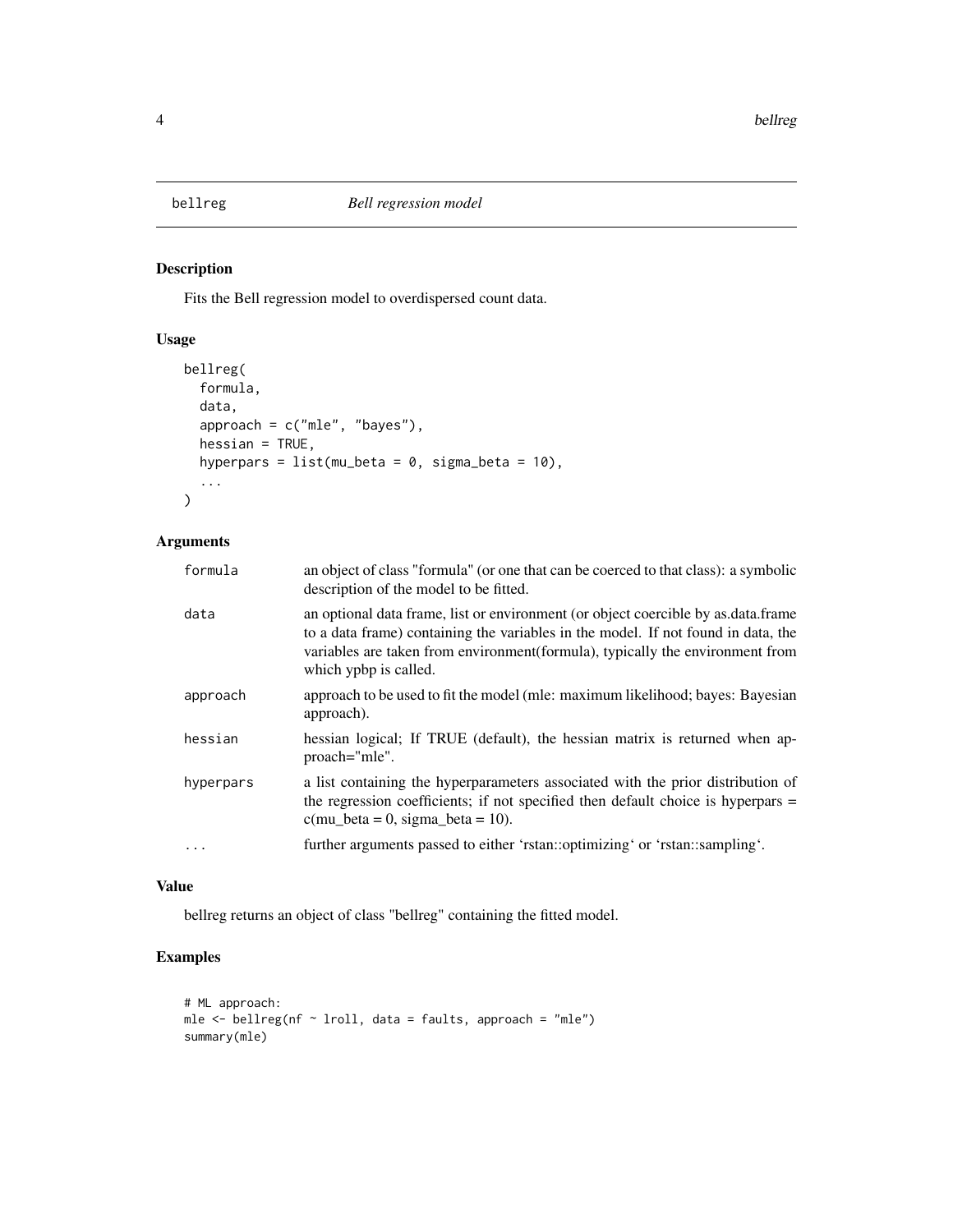<span id="page-4-0"></span>cells 5

```
# Bayesian approach:
bayes \leq bellreg(nf \sim lroll, data = faults, approach = "bayes")
summary(bayes)
```
cells *Cells data set*

## Description

Data set taken from (Crawley 2012) and posteriorly analyzed by (Lemonte et al. 2020). The data includes the count of infected blood cells per square millimetre on microscope slides prepared from  $n = 511$  randomly selected individuals.

#### Format

A data frame with 511 rows and 5 variables:

- cells: count of infected blood cells per square millimetre on microscope slides
- smoker: smoking status of the subject (0: smoker; 1: non smoker)
- gender: subject's gender (1: male; 0: female).
- age: subject's age categorized into three levels: young ( $\leq 20$ ), mid (21 to 59), and old ( $\geq 60$ ).
- weight: body mass score categorized into three levels: normal, overweight, obese.

# References

Crawley MJ (2012). *The R Book*, 2nd edition. Wiley Publishing. ISBN 0470973927.

Lemonte AJ, Moreno-Arenas G, Castellares F (2020). "Zero-inflated Bell regression models for count data." *Journal of Applied Statistics*, 47(2), 265-286. doi: [10.1080/02664763.2019.1636940.](https://doi.org/10.1080/02664763.2019.1636940)

coef.bellreg *Estimated regression coefficients for the bellreg model*

#### Description

Estimated regression coefficients for the bellreg model

#### Usage

```
## S3 method for class 'bellreg'
coef(object, ...)
```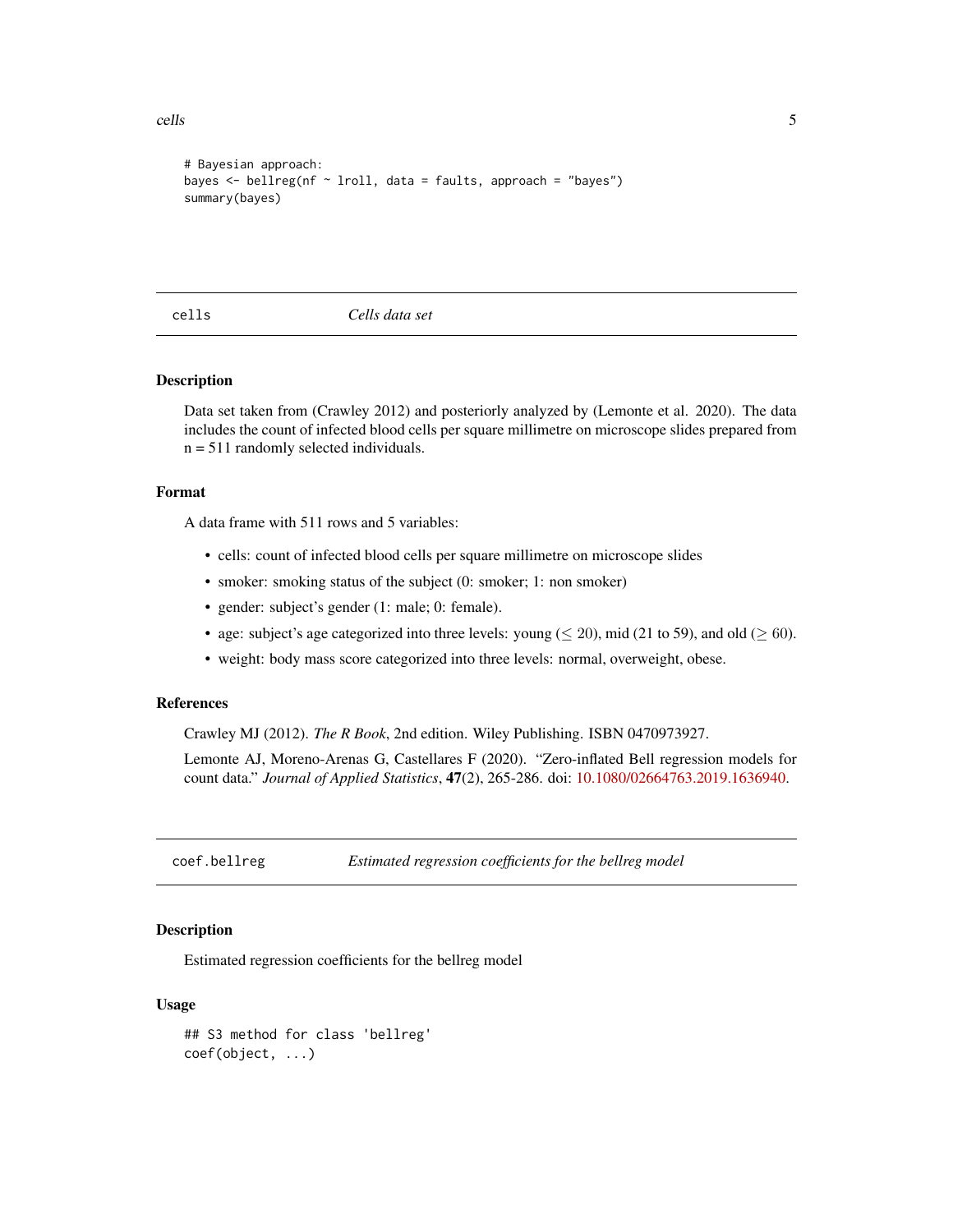#### <span id="page-5-0"></span>Arguments

| object                  | an object of the class bellreg.                    |
|-------------------------|----------------------------------------------------|
| $\cdot$ $\cdot$ $\cdot$ | further arguments passed to or from other methods. |

# Value

a vector with the estimated regression coefficients.

# Examples

```
fit <- bellreg(nf ~ lroll, data=faults)
coef(fit)
```
# coef.zibellreg *Estimated regression coefficients for zibellreg model*

#### Description

Estimated regression coefficients for zibellreg model

# Usage

## S3 method for class 'zibellreg' coef(object, ...)

# Arguments

| object                  | an object of the class bellreg                    |
|-------------------------|---------------------------------------------------|
| $\cdot$ $\cdot$ $\cdot$ | further arguments passed to or from other methods |

# Value

a list containing the the estimated regression coefficients associated with the degenerated and Bell count distributions, respectively.

```
fit <- zibellreg(cells ~ smoker + gender|smoker + gender, data = cells)
coef(fit)
```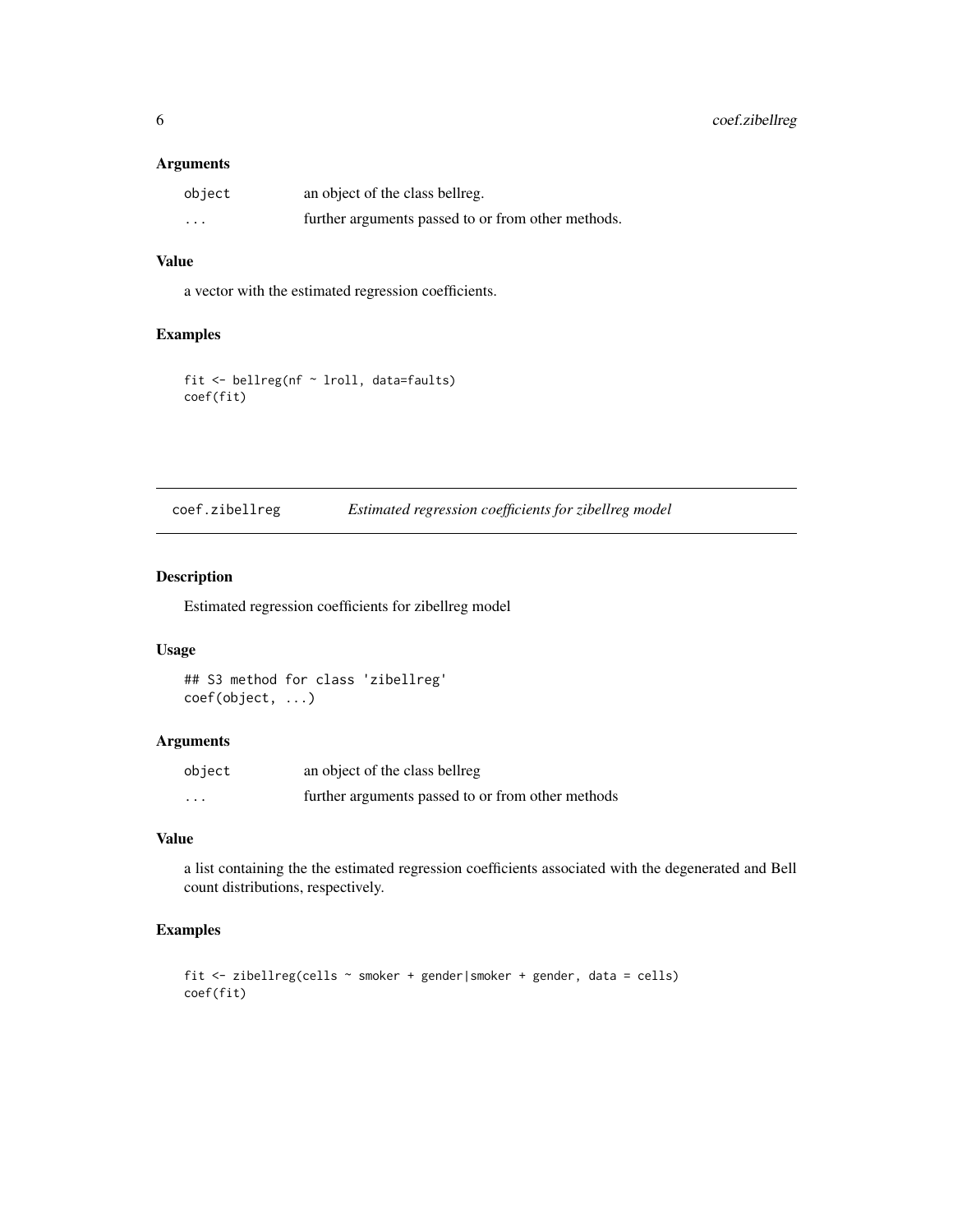<span id="page-6-0"></span>

Generic S3 method confint

# Usage

confint(object, ...)

# Arguments

| object  | a fitted model object                              |
|---------|----------------------------------------------------|
| $\cdot$ | further arguments passed to or from other methods. |

# Value

the estimated regression coefficients

| confint.bellreg |  | Confidence intervals for the regression coefficients |
|-----------------|--|------------------------------------------------------|
|                 |  |                                                      |

# Description

Confidence intervals for the regression coefficients

# Usage

```
## S3 method for class 'bellreg'
confint(object, level = 0.95, ...)
```
# Arguments

| object                  | an object of the class bellreg                    |
|-------------------------|---------------------------------------------------|
| level                   | the confidence level required                     |
| $\cdot$ $\cdot$ $\cdot$ | further arguments passed to or from other methods |

# Value

100(1-alpha)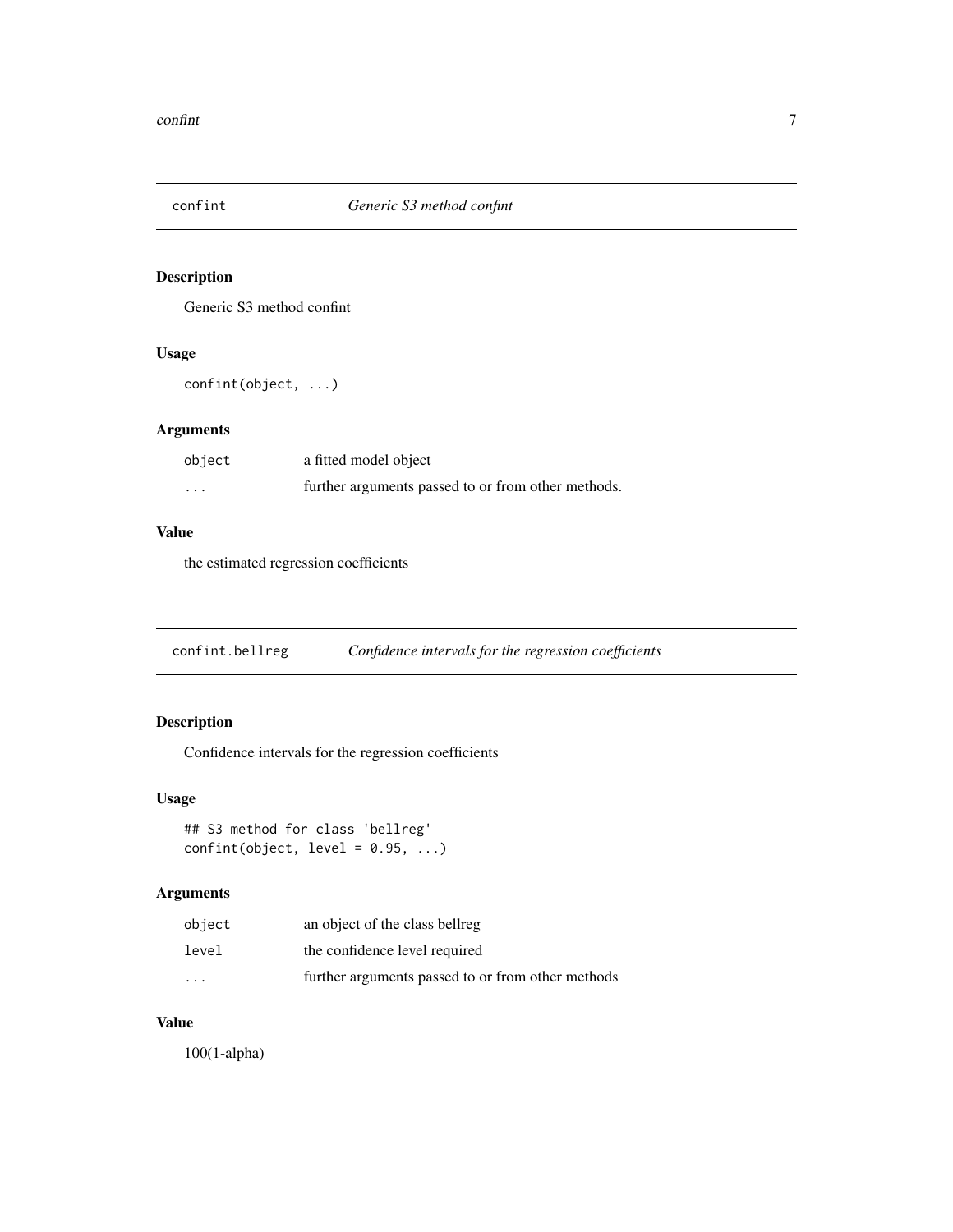# Examples

```
fit <- bellreg(nf ~ lroll, data = faults)
confint(fit)
```
confint.zibellreg *Confidence intervals for the regression coefficients*

# Description

Confidence intervals for the regression coefficients

# Usage

```
## S3 method for class 'zibellreg'
confint(object, level = 0.95, ...)
```
# Arguments

| object                  | an object of the class zibellreg                  |
|-------------------------|---------------------------------------------------|
| level                   | the confidence level required                     |
| $\cdot$ $\cdot$ $\cdot$ | further arguments passed to or from other methods |

# Value

100(1-alpha)

```
fit <- zibellreg(cells ~ smoker+gender|smoker+gender, data = cells, approach = "mle")
confint(fit)
```
<span id="page-7-0"></span>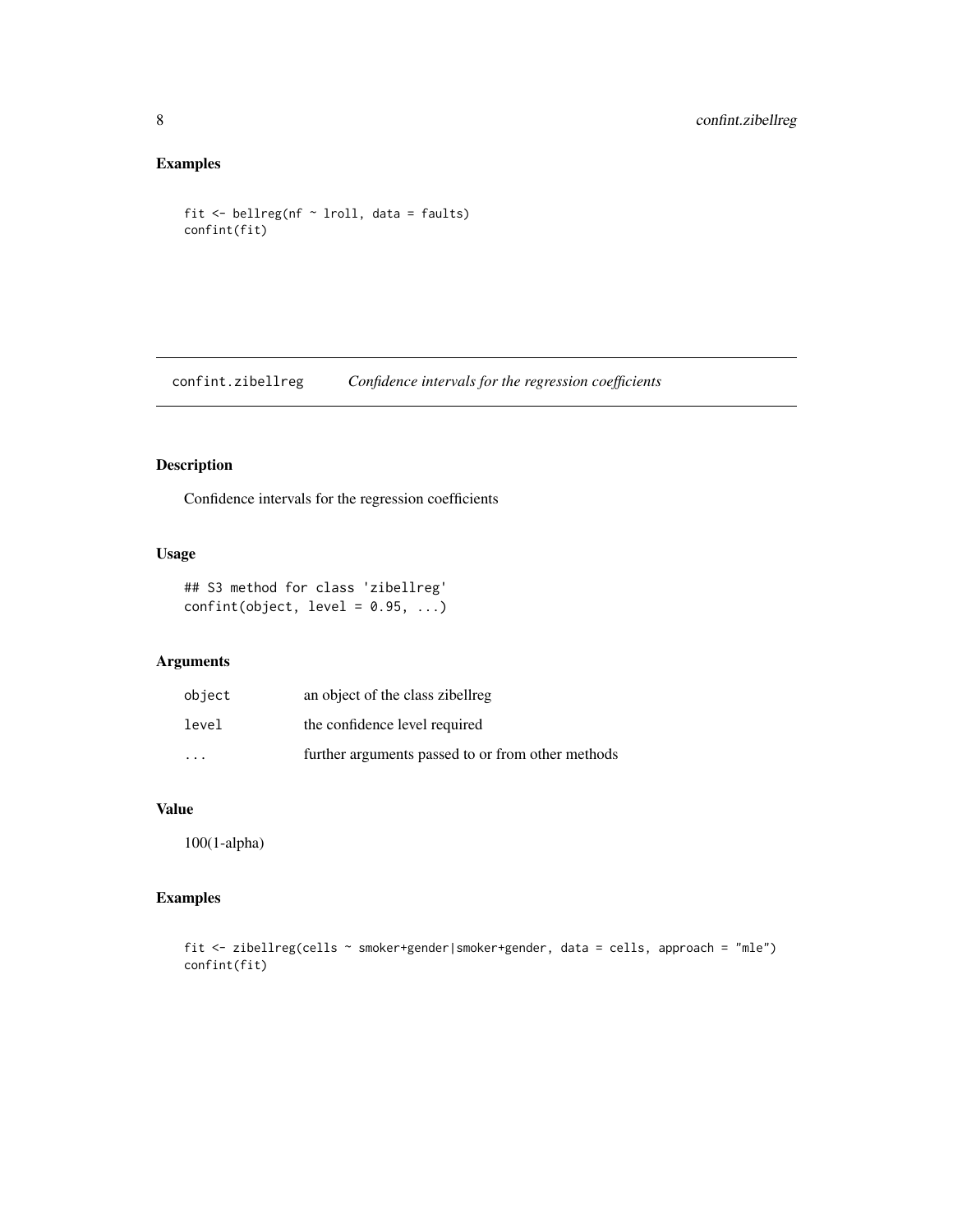<span id="page-8-0"></span>

Data set taken from ( ) and posteriorly analyzed by (Castellares et al. 2018). The data contains the number of faults in rolls of fabric of different lengths.

#### Format

A data frame with 32 rows and 2 variables:

- nf: number of faults in rolls of fabric of different lengths.
- Iroll: length of the roll.

# References

Castellares F, Ferrari SL, Lemonte AJ (2018). "On the Bell distribution and its associated regression model for count data." *Applied Mathematical Modelling*, 56, 172 - 185. doi: [10.1016/](https://doi.org/10.1016/j.apm.2017.12.014) [j.apm.2017.12.014.](https://doi.org/10.1016/j.apm.2017.12.014)

Hind J (ed.) (1982). *Compound Poisson Regression Models*, volume 14 of *Lecture Notes in Statistics*. ISBN 978-0-387-90777-2, doi: [10.1007/9781461257714\\_11.](https://doi.org/10.1007/978-1-4612-5771-4_11)

print.summary.bellreg *Print the summary.bellreg output*

# Description

Print the summary.bellreg output

#### Usage

```
## S3 method for class 'summary.bellreg'
print(x, \ldots)
```
#### Arguments

|                         | an object of the class summary.bellreg.            |
|-------------------------|----------------------------------------------------|
| $\cdot$ $\cdot$ $\cdot$ | further arguments passed to or from other methods. |

#### Value

a summary of the fitted model.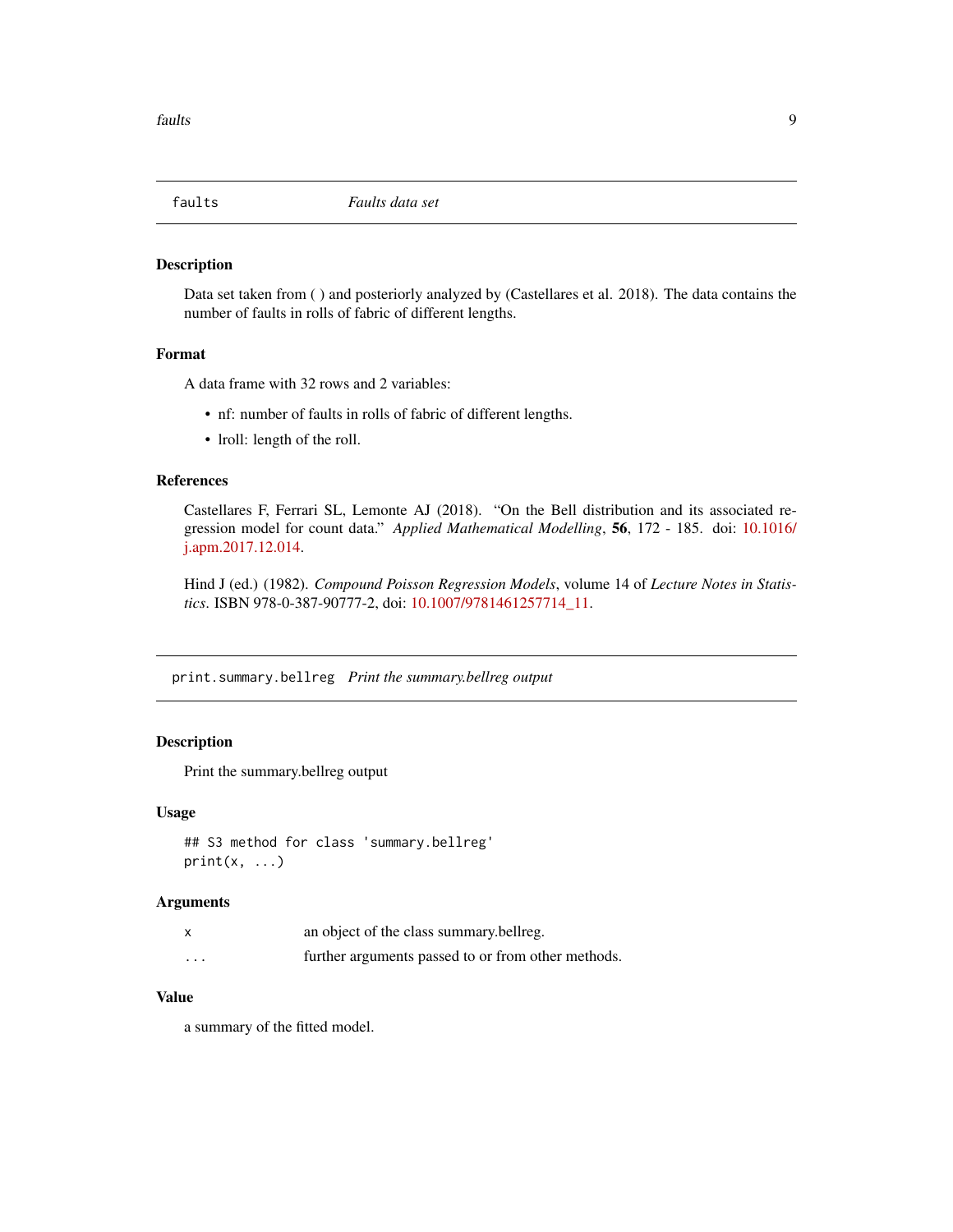<span id="page-9-0"></span>print.summary.zibellreg

*Print the summary.zibellreg output*

# Description

Print the summary.zibellreg output

# Usage

```
## S3 method for class 'summary.zibellreg'
print(x, \ldots)
```
# Arguments

| $\times$ | an object of the class summary.zibellreg.          |
|----------|----------------------------------------------------|
| $\cdots$ | further arguments passed to or from other methods. |

# Value

a summary of the fitted model.

summary.bellreg *Summary for the bellreg model*

# Description

Summary for the bellreg model

# Usage

```
## S3 method for class 'bellreg'
summary(object, ...)
```
# Arguments

| object                  | an objecto of the class 'bellreg'.                 |
|-------------------------|----------------------------------------------------|
| $\cdot$ $\cdot$ $\cdot$ | further arguments passed to or from other methods. |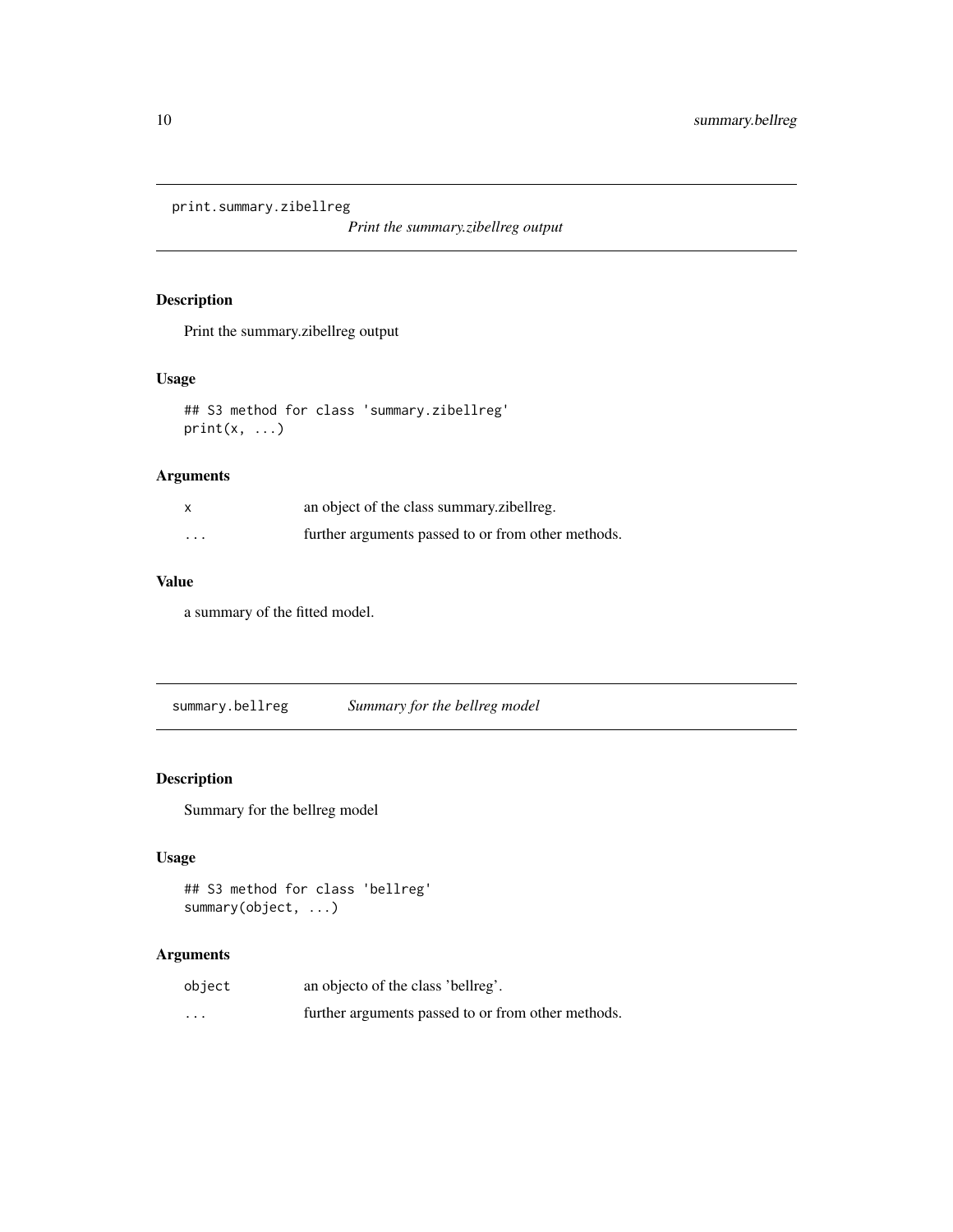<span id="page-10-0"></span>summary.zibellreg *Summary for the zibellreg model*

#### Description

Summary for the zibellreg model

# Usage

```
## S3 method for class 'zibellreg'
summary(object, ...)
```
# Arguments

| object   | an objecto of the class 'zibellreg'.               |
|----------|----------------------------------------------------|
| $\cdots$ | further arguments passed to or from other methods. |

| vcov.bellreg |  |
|--------------|--|
|              |  |

eg *Variance-covariance matrix for a bellreg model* 

#### Description

This function extracts and returns the variance-covariance matrix associated with the regression coefficients when the maximum likelihood estimation approach is used in the model fitting.

# Usage

```
## S3 method for class 'bellreg'
vcov(object, ...)
```
#### Arguments

| object | an object of the class bellreg.                    |
|--------|----------------------------------------------------|
| .      | further arguments passed to or from other methods. |

# Value

the variance-covariance matrix associated with the regression coefficients.

```
fit \le bellreg(nf \sim lroll, data = faults)
vcov(fit)
```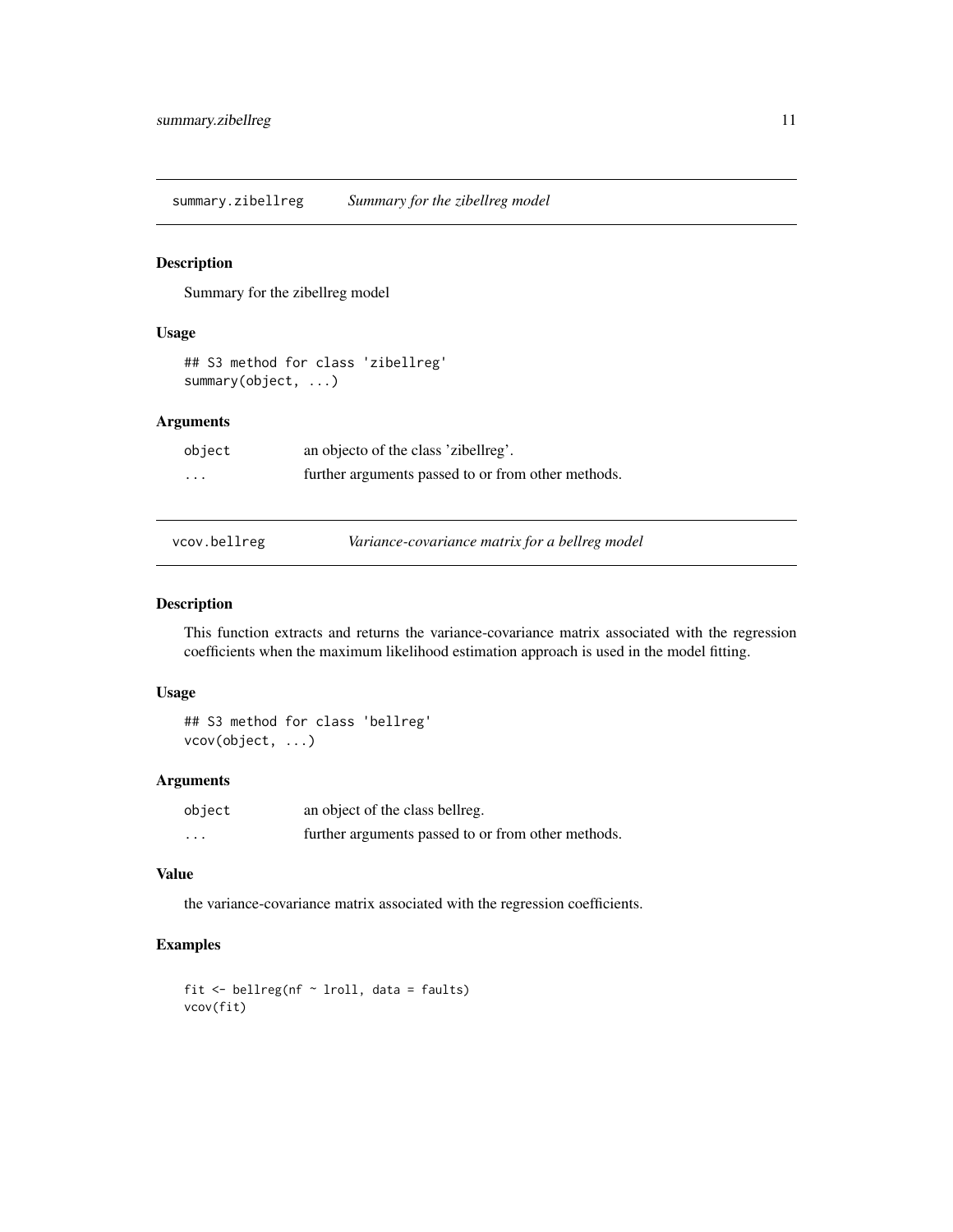<span id="page-11-0"></span>

Covariance of the regression coefficients

#### Usage

```
## S3 method for class 'zibellreg'
vcov(object, ...)
```
#### Arguments

| object                  | an object of the class bellreg                     |
|-------------------------|----------------------------------------------------|
| $\cdot$ $\cdot$ $\cdot$ | further arguments passed to or from other methods. |

# Value

the variance-covariance matrix associated with the regression coefficients.

# Examples

```
fit <- zibellreg(cells ~ smoker + gender|smoker + gender, data = cells)
vcov(fit)
```
zibellreg *ZiBell regression model*

# Description

Fits the Bell regression model to overdispersed count data.

# Usage

```
zibellreg(
  formula,
  data,
  approach = c("mle", "bayes"),
 hessian = TRUE,
 hyperpars = list(mu_psi = 0, sigma_psi = 10, mu_beta = 0, sigma_beta = 10),
  ...
\mathcal{L}
```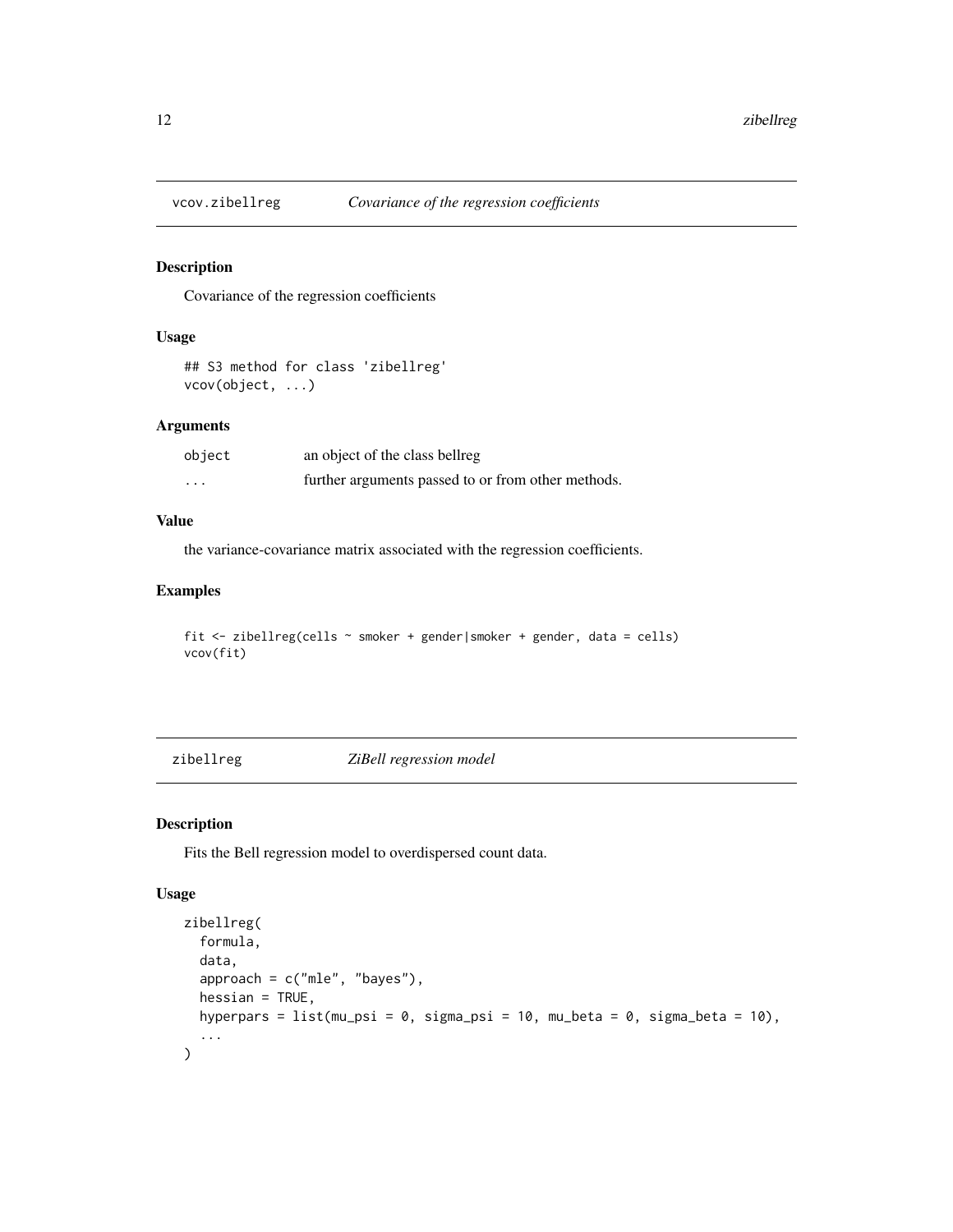#### zibellreg and the state of the state of the state of the state of the state of the state of the state of the state of the state of the state of the state of the state of the state of the state of the state of the state of

# Arguments

| formula   | an object of class "formula" (or one that can be coerced to that class): a symbolic<br>description of the model to be fitted.                                                                                                                                                    |
|-----------|----------------------------------------------------------------------------------------------------------------------------------------------------------------------------------------------------------------------------------------------------------------------------------|
| data      | an optional data frame, list or environment (or object coercible by as data frame<br>to a data frame) containing the variables in the model. If not found in data, the<br>variables are taken from environment(formula), typically the environment from<br>which ypbp is called. |
| approach  | approach to be used to fit the model (mle: maximum likelihood; bayes: Bayesian<br>approach).                                                                                                                                                                                     |
| hessian   | hessian logical; If TRUE (default), the hessian matrix is returned when ap-<br>proach="mle".                                                                                                                                                                                     |
| hyperpars | a list containing the hyperparameters associated with the prior distribution of<br>the regression coefficients; if not specified then default choice is hyperpars =<br>$c(mu_psi = 0, sigma_psi = 10, mu_beta = 0, sigma_beta = 10).$                                            |
| .         | further arguments passed to either 'rstan::optimizing' or 'rstan::sampling'.                                                                                                                                                                                                     |

# Value

zibellreg returns an object of class "zibellreg" containing the fitted model.

```
# ML approach:
mle <- zibellreg(cells ~ smoker+gender|smoker+gender, data = cells, approach = "mle")
summary(mle)
# Bayesian approach:
bayes <- zibellreg(cells ~ 1|smoker+gender, data = cells, approach = "bayes")
summary(bayes)
```